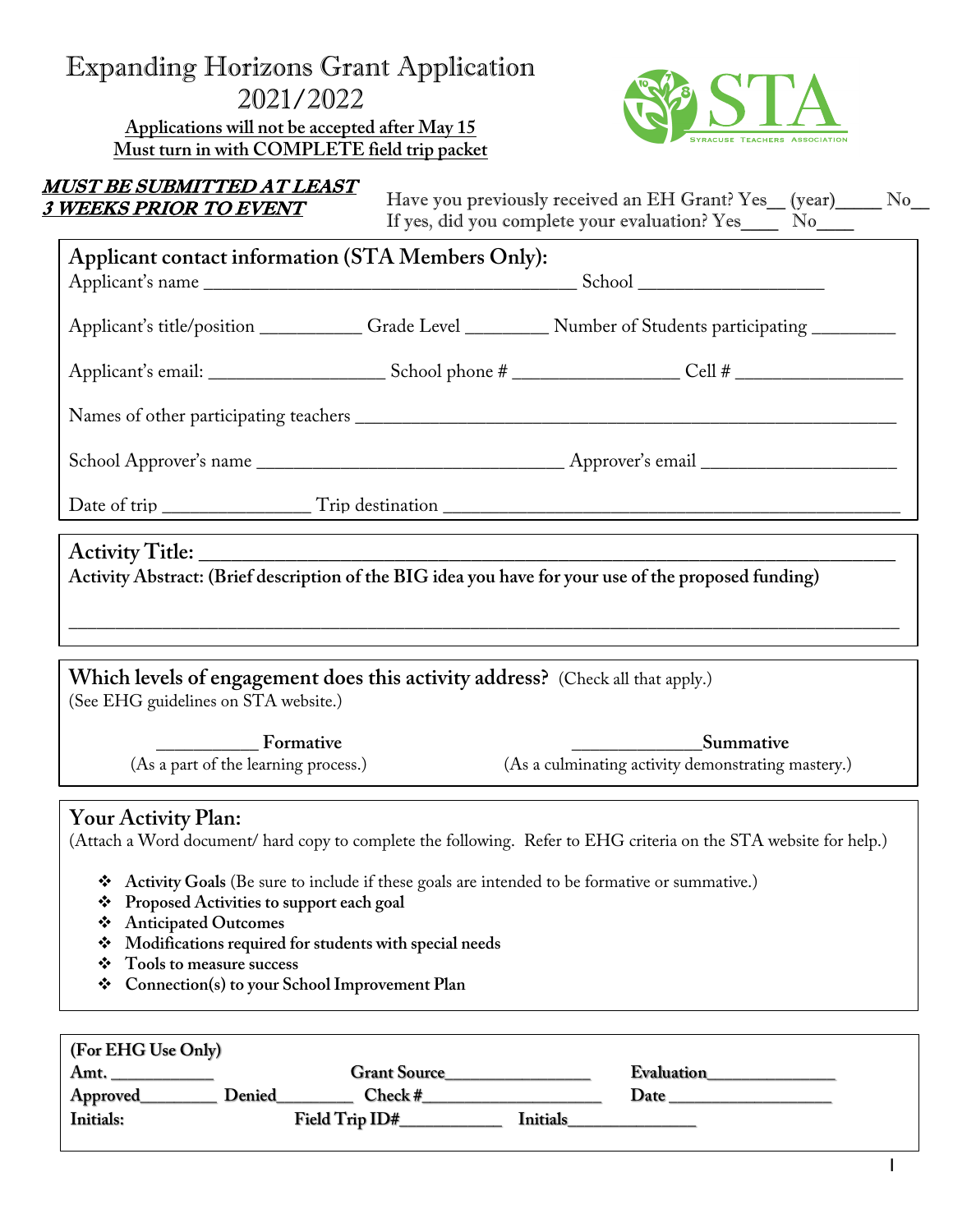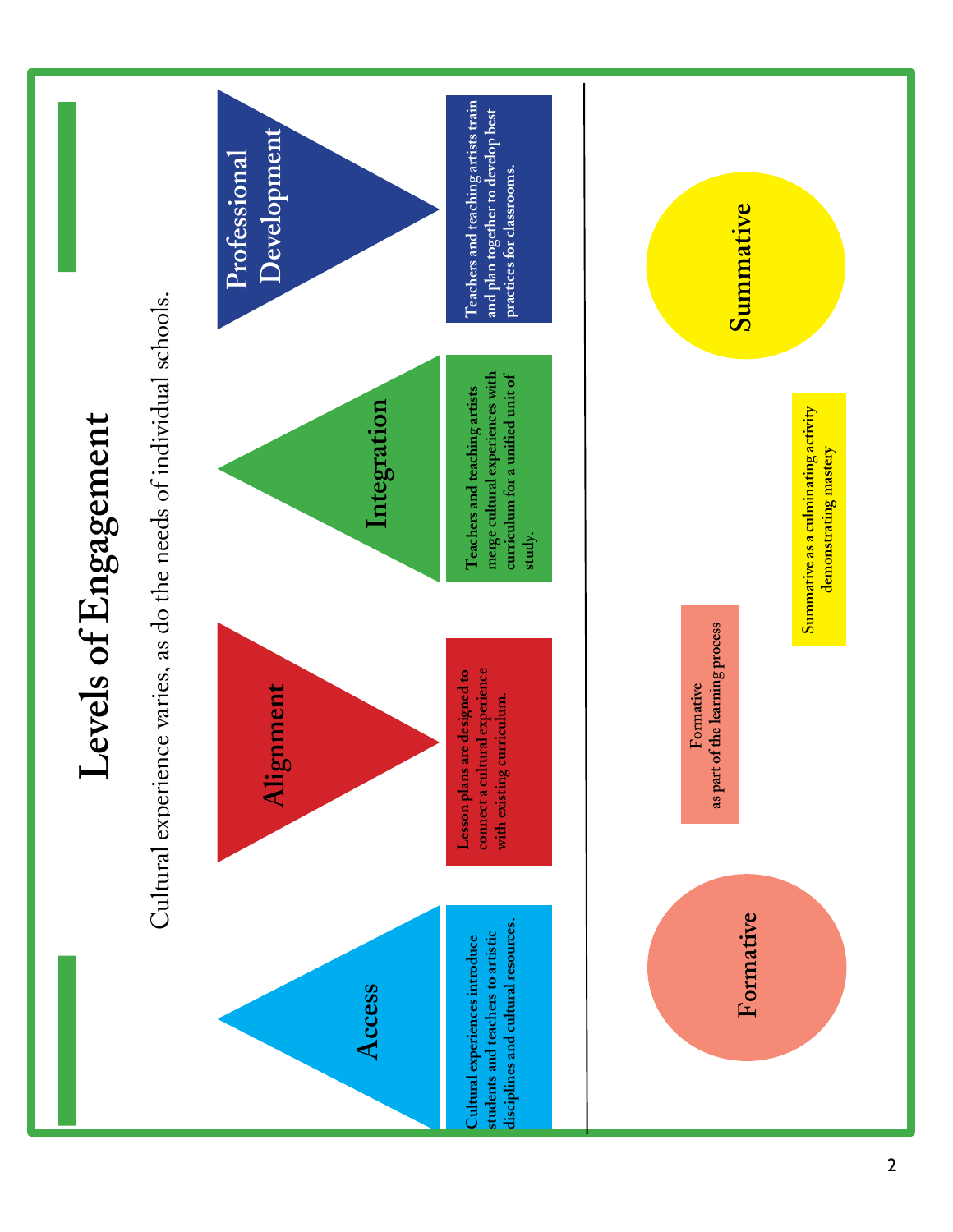### **Expanding Horizons Grants Application Bus Form**

Use this form ONLY if you do not use the First Student bus service for your trip. If using transportation other than First Student, please obtain three bids and make your selection. If choosing a bid that is not the lowest, please explain why.

| Quote #1: |                                              |  |
|-----------|----------------------------------------------|--|
|           |                                              |  |
|           |                                              |  |
|           |                                              |  |
|           |                                              |  |
| Quote #2: |                                              |  |
|           |                                              |  |
|           |                                              |  |
|           |                                              |  |
|           |                                              |  |
| Quote #3: |                                              |  |
|           |                                              |  |
|           |                                              |  |
|           |                                              |  |
|           | Amount Quoted: _____________________________ |  |
|           |                                              |  |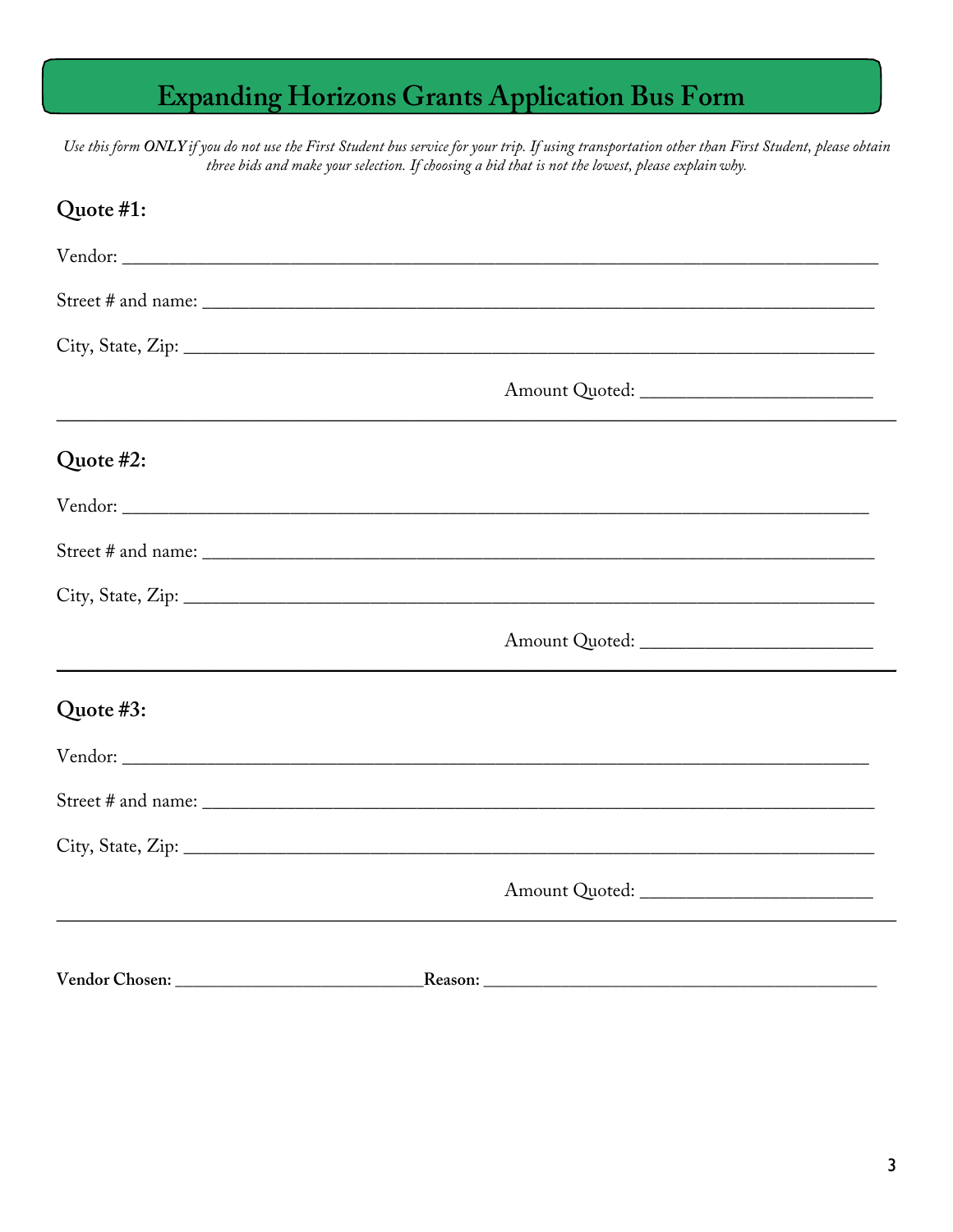### **Expanding Horizons Grant Evaluation Sheet**

#### *EVALUATION MUST BE COMPLETED WITHIN ONE WEEK OF TRIP*.

|              | School: |
|--------------|---------|
| Trip was to: |         |
|              |         |
|              |         |

A Narrative Format, using Word processing for ease of completion, should be used to answer the following questions. It may be e-mailed to the STA Office (abarry@syrteach.org)

#### **I. Curriculum Alignment and Integration:**

- 1. What goals were planned for this experience?
- 2. How have you aligned this experience with the curriculum?
- 3. a. If formative, explain how you have integrated this experience into an integrated unit of study. b. If summative, explain how students demonstrated mastery of your goals.
- 4. Describe how this experience has enabled your students to achieve the anticipated outcomes.

#### **II. Critique of trip "design":**

- 1. If you were to repeat this trip, what would you change?
- 2. Was there adequate staff and/ or docents to provide sufficient supervision the site?
- 3. What might be done differently to improve the experience in the future?

#### III. Cost Effectiveness:

- 1. What was the number of students who actually participated?
- 2. What were the reasons for the increase or decrease in numbers?
- 4. After considering what might be improved in the future at this site, would you recommend this trip/ experience to others.

**If you need to help completing this form, please contact Audrey at STA (315-472-6374) or by email: abarry@syrteach.org**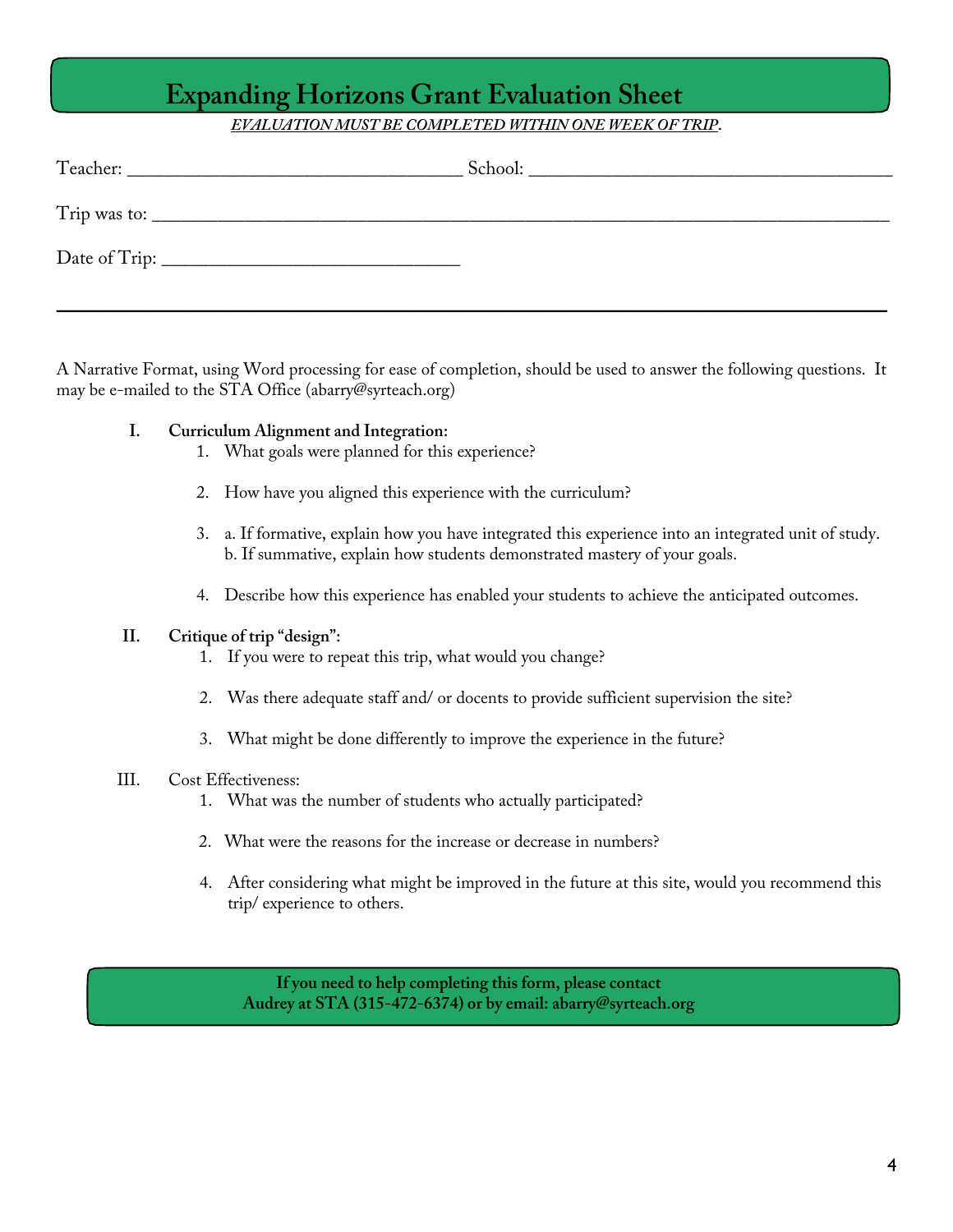# **Expanding Horizons Grants Application Budget Form**

| <b>Expanding Horizons Grants Budget Worksheet</b><br><b>FOR FIELD TRIPS</b>                                            |                              |
|------------------------------------------------------------------------------------------------------------------------|------------------------------|
| A. Costs:                                                                                                              |                              |
| 1. Cost of Admission per person \$_______ x number of people______ =                                                   | $\frac{\sqrt{25}}{25}$ total |
| 2. Other incidental costs (Itemize)                                                                                    | total                        |
|                                                                                                                        |                              |
|                                                                                                                        | total                        |
| (if using other than First Student fill out page 4 and submit)                                                         |                              |
| A. Overall cost of trip Total of 1,2,3                                                                                 |                              |
|                                                                                                                        | <b>TOTAL A</b>               |
| B. Income: Sources of funding                                                                                          |                              |
|                                                                                                                        |                              |
| 2. Other funds raised for this activity                                                                                |                              |
| (DOCUMENTATION MUST BE SUBMITTED)                                                                                      |                              |
|                                                                                                                        |                              |
| 3. Other Income contributed by (PTSO, AIM, etc.)                                                                       |                              |
| (Grant check will be issued upon receipt of School approved letter)                                                    | $\mathbb{S}$                 |
| 4. In-kind donation                                                                                                    |                              |
|                                                                                                                        |                              |
|                                                                                                                        |                              |
| 5. Overall income for trip Total of 1,2,3,4                                                                            |                              |
|                                                                                                                        |                              |
| C. Subtract total B from total A                                                                                       |                              |
| D. Amount requested from Expanding Horizons Grant<br>(NOT TO EXCEED 50% OF OVERALL COST OF TRIP- MAXIMUM AWARD \$2500) |                              |
| III. Expanding Horizons Grants Budget Worksheet<br><b>FOR IN-SCHOOL PRESENTATIONS</b>                                  |                              |
| 1. Cost of presentation:                                                                                               |                              |
| 2. Other source of funding (PTSO, etc.):                                                                               |                              |
| 3. Amount requested from Expanding Horizons Grant:<br>(NOT TO EXCEED \$500.00):                                        |                              |
| FOR WHAT WILL THE EHG FUNDS BE USED FOR? (for either request)                                                          |                              |

CHECK MADE OUT TO: